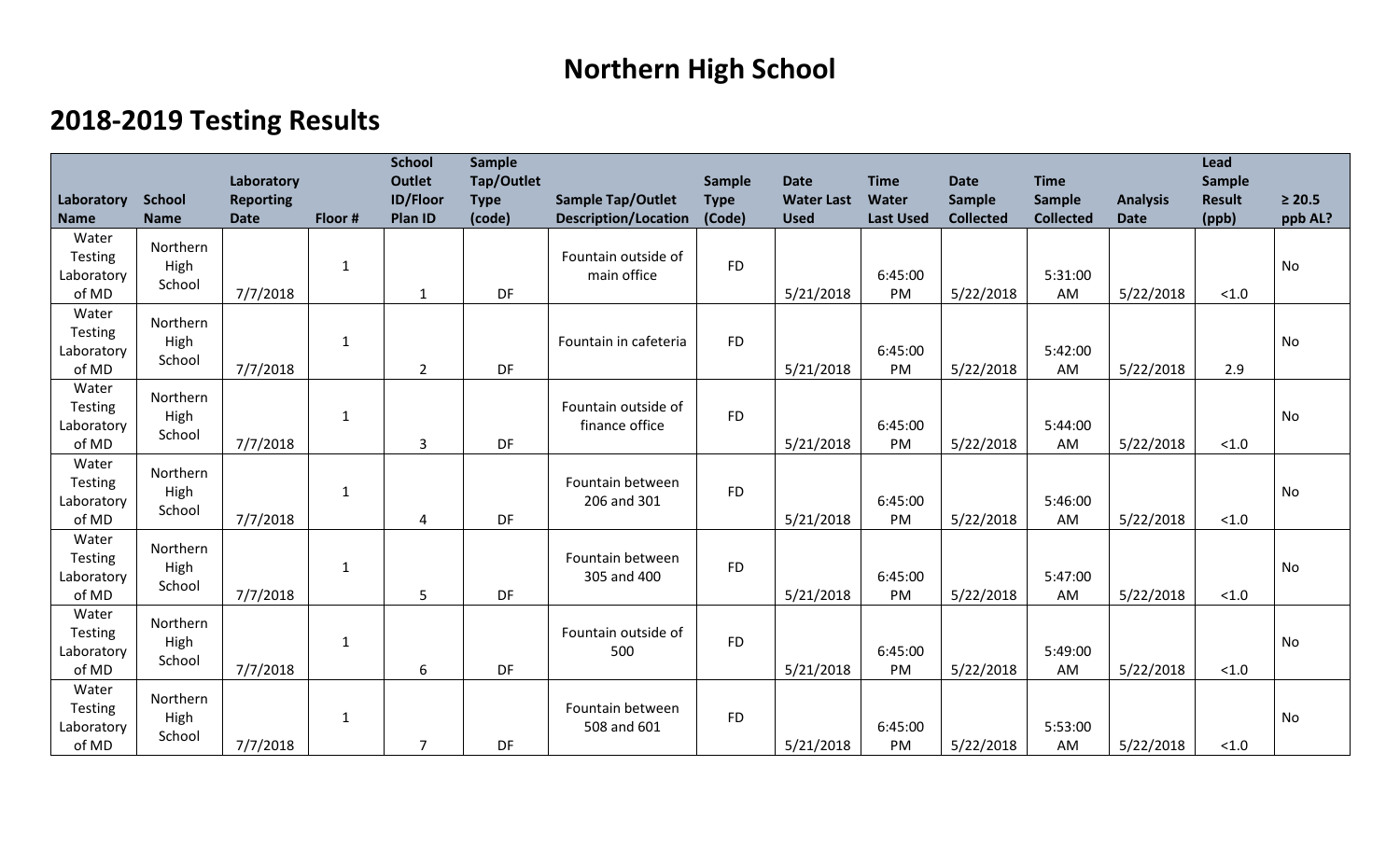| Water<br>Testing<br>Laboratory<br>of MD | Northern<br>High<br>School | 7/7/2018 | $\mathbf{1}$ | 8  | DF         | Fountain between<br>607 and 701               | <b>FD</b> | 5/21/2018 | 6:45:00<br>PM | 5/22/2018 | 5:52:00<br>AM | 5/22/2018 | < 1.0 | No |
|-----------------------------------------|----------------------------|----------|--------------|----|------------|-----------------------------------------------|-----------|-----------|---------------|-----------|---------------|-----------|-------|----|
| Water<br>Testing<br>Laboratory<br>of MD | Northern<br>High<br>School | 7/7/2018 | $\mathbf{1}$ | 9  | <b>TL</b>  | Faucet in main office<br>preparation room     | <b>FD</b> | 5/21/2018 | 6:45:00<br>PM | 5/22/2018 | 5:33:00<br>AM | 5/22/2018 | 1.0   | No |
| Water<br>Testing<br>Laboratory<br>of MD | Northern<br>High<br>School | 7/7/2018 | $\mathbf{1}$ | 10 | <b>NO</b>  | Faucet in nurse room                          | <b>FD</b> | 5/21/2018 | 6:45:00<br>PM | 5/22/2018 | 5:34:00<br>AM | 5/22/2018 | < 1.0 | No |
| Water<br>Testing<br>Laboratory<br>of MD | Northern<br>High<br>School | 7/7/2018 | $\mathbf{1}$ | 11 | <b>NO</b>  | Faucet in nurse<br>office                     | <b>FD</b> | 5/21/2018 | 6:45:00<br>PM | 5/22/2018 | 5:35:00<br>AM | 5/22/2018 | 2.3   | No |
| Water<br>Testing<br>Laboratory<br>of MD | Northern<br>High<br>School | 7/7/2018 | $\mathbf{1}$ | 12 | TL         | Faucet in attendance<br>office                | <b>FD</b> | 5/21/2018 | 6:45:00<br>PM | 5/22/2018 | 5:36:00<br>AM | 5/22/2018 | 4.3   | No |
| Water<br>Testing<br>Laboratory<br>of MD | Northern<br>High<br>School | 7/7/2018 | $\mathbf{1}$ | 13 | <b>TL</b>  | Faucet in media<br>center media<br>specialist | <b>FD</b> | 5/21/2018 | 6:45:00<br>PM | 5/22/2018 | 5:45:00<br>AM | 5/22/2018 | 3.1   | No |
| Water<br>Testing<br>Laboratory<br>of MD | Northern<br>High<br>School | 7/7/2018 | $\mathbf{1}$ | 14 | <b>CR</b>  | Far left facet in 301                         | <b>FD</b> | 5/21/2018 | 6:45:00<br>PM | 5/22/2018 | 5:40:00<br>AM | 5/22/2018 | < 1.0 | No |
| Water<br>Testing<br>Laboratory<br>of MD | Northern<br>High<br>School | 7/7/2018 | $\mathbf{1}$ | 17 | <b>CR</b>  | Middle faucet in 301                          | <b>FD</b> | 5/21/2018 | 6:45:00<br>PM | 5/22/2018 | 5:41:00<br>AM | 5/22/2018 | 3.6   | No |
| Water<br>Testing<br>Laboratory<br>of MD | Northern<br>High<br>School | 7/7/2018 | $\mathbf{1}$ | 18 | CR         | Far right faucet in<br>301                    | <b>FD</b> | 5/21/2018 | 6:45:00<br>PM | 5/22/2018 | 5:42:00<br>AM | 5/22/2018 | 3.7   | No |
| Water<br>Testing                        | Northern<br>High<br>School | 7/7/2018 | $\mathbf{1}$ | 19 | ${\sf CR}$ | Back faucet in the<br>center of 301           | <b>FD</b> | 5/21/2018 | 6:45:00<br>PM | 5/22/2018 | 5:42:00<br>AM | 5/22/2018 | 4.1   | No |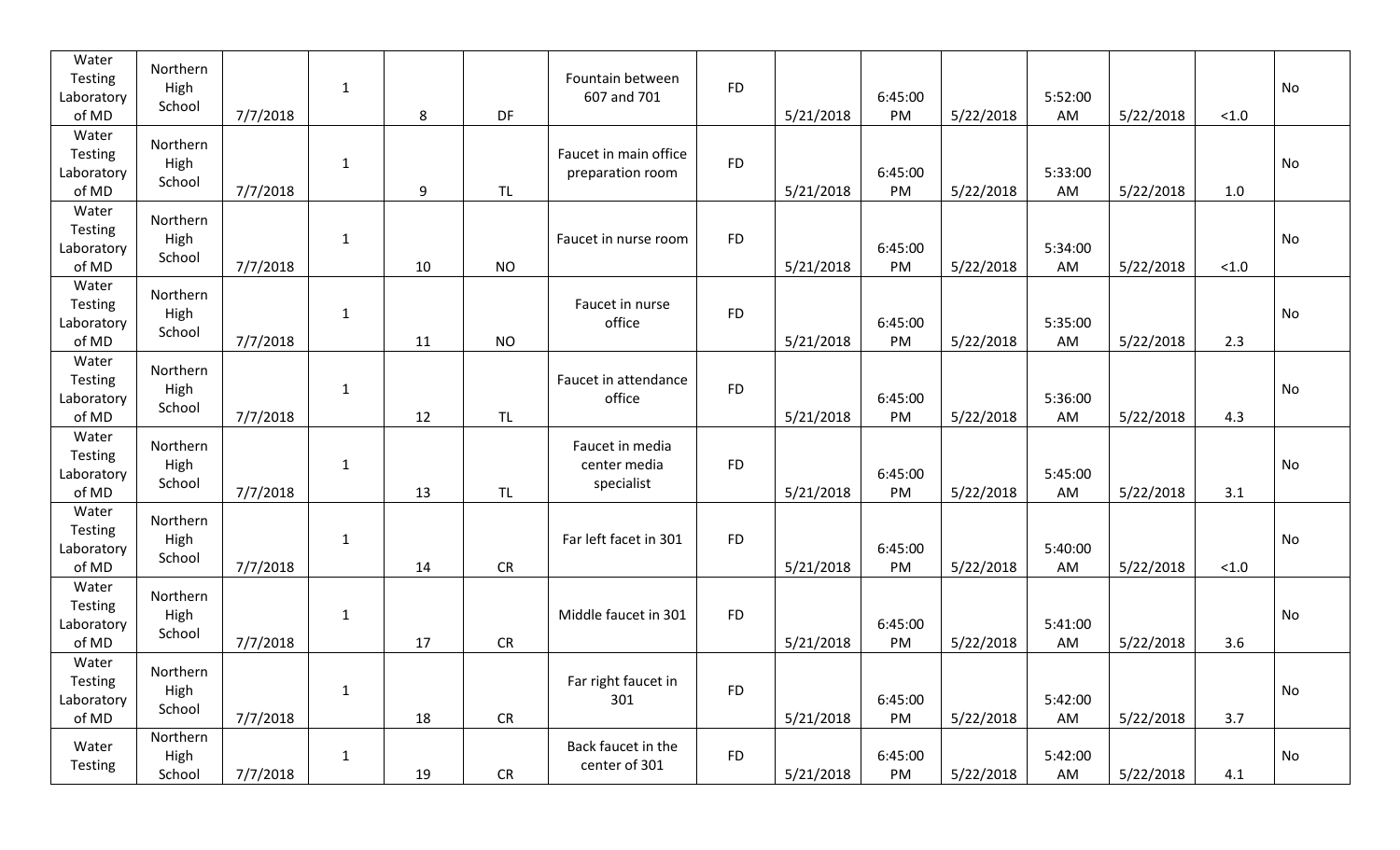| Laboratory<br>of MD                     |                            |          |              |    |           |                                      |           |           |               |           |               |           |       |    |
|-----------------------------------------|----------------------------|----------|--------------|----|-----------|--------------------------------------|-----------|-----------|---------------|-----------|---------------|-----------|-------|----|
| Water<br>Testing<br>Laboratory<br>of MD | Northern<br>High<br>School | 7/7/2018 | $\mathbf{1}$ | 20 | CR        | Front faucet in the<br>center of 301 | <b>FD</b> | 5/21/2018 | 6:45:00<br>PM | 5/22/2018 | 5:42:00<br>AM | 5/22/2018 | $5.0$ | No |
| Water<br>Testing<br>Laboratory<br>of MD | Northern<br>High<br>School | 7/7/2018 | $\mathbf{1}$ | 21 | <b>CR</b> | Faucet in cafeteria                  | <b>FD</b> | 5/21/2018 | 6:45:00<br>PM | 5/22/2018 | 5:40:00<br>AM | 5/22/2018 | < 1.0 | No |
| Water<br>Testing<br>Laboratory<br>of MD | Northern<br>High<br>School | 7/7/2018 | $\mathbf{1}$ | 22 | CR        | Faucet in lounge                     | <b>FD</b> | 5/21/2018 | 6:45:00<br>PM | 5/22/2018 | 5:40:00<br>AM | 5/22/2018 | 1.0   | No |
| Water<br>Testing<br>Laboratory<br>of MD | Northern<br>High<br>School | 7/7/2018 | $\mathbf{1}$ | 23 | <b>KS</b> | Left solo faucet in<br>kitchen       | <b>FD</b> | 5/21/2018 | 6:45:00<br>PM | 5/22/2018 | 5:30:00<br>AM | 5/22/2018 | < 1.0 | No |
| Water<br>Testing<br>Laboratory<br>of MD | Northern<br>High<br>School | 7/7/2018 | $\mathbf{1}$ | 24 | KS        | Left double faucet in<br>kitchen     | <b>FD</b> | 5/21/2018 | 6:45:00<br>PM | 5/22/2018 | 5:31:00<br>AM | 5/22/2018 | 1.6   | No |
| Water<br>Testing<br>Laboratory<br>of MD | Northern<br>High<br>School | 7/7/2018 | $\mathbf{1}$ | 25 | <b>KS</b> | Right double faucet<br>in kitchen    | <b>FD</b> | 5/21/2018 | 6:45:00<br>PM | 5/22/2018 | 5:31:00<br>AM | 5/22/2018 | 1.1   | No |
| Water<br>Testing<br>Laboratory<br>of MD | Northern<br>High<br>School | 7/7/2018 | $\mathbf{1}$ | 26 | KS        | Solo faucet on prep<br>table         | <b>FD</b> | 5/21/2018 | 6:45:00<br>PM | 5/22/2018 | 5:32:00<br>AM | 5/22/2018 | 1.8   | No |
| Water<br>Testing<br>Laboratory<br>of MD | Northern<br>High<br>School | 7/7/2018 | $\mathbf{1}$ | 27 | KS        | Left cooking kettle<br>faucet        | <b>FD</b> | 5/21/2018 | 6:45:00<br>PM | 5/22/2018 | 5:32:00<br>AM | 5/22/2018 | 3.1   | No |
| Water<br>Testing<br>Laboratory<br>of MD | Northern<br>High<br>School | 7/7/2018 | $\mathbf{1}$ | 28 | KS        | Right cooking kettle<br>faucet       | <b>FD</b> | 5/21/2018 | 6:45:00<br>PM | 5/22/2018 | 5:32:00<br>AM | 5/22/2018 | 5.6   | No |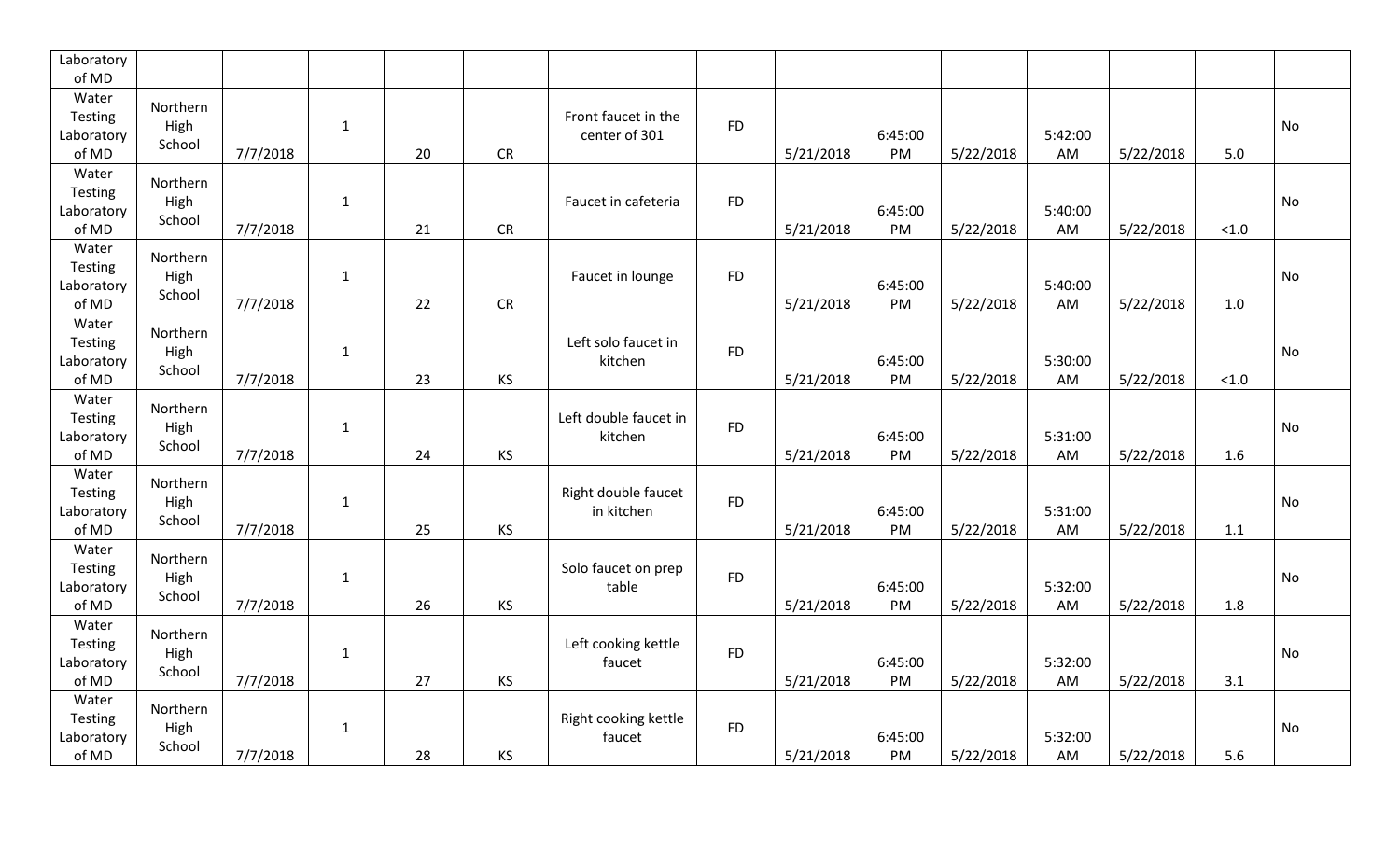| Water<br>Testing<br>Laboratory<br>of MD | Northern<br>High<br>School | 7/7/2018 | $\mathbf{1}$ | 29 | CR        | Faucet in the little<br>room between 805<br>and 803 | <b>FD</b> | 5/21/2018 | 6:45:00<br>PM | 5/22/2018 | 5:51:00<br>AM | 5/22/2018 | 2.8    | No |
|-----------------------------------------|----------------------------|----------|--------------|----|-----------|-----------------------------------------------------|-----------|-----------|---------------|-----------|---------------|-----------|--------|----|
| Water<br>Testing<br>Laboratory<br>of MD | Northern<br>High<br>School | 7/7/2018 | $\mathbf{1}$ | 30 | CR        | Front faucet in 801                                 | <b>FD</b> | 5/21/2018 | 6:45:00<br>PM | 5/22/2018 | 5:49:00<br>AM | 5/22/2018 | 1.8    | No |
| Water<br>Testing<br>Laboratory<br>of MD | Northern<br>High<br>School | 7/7/2018 | $\mathbf{1}$ | 31 | <b>CR</b> | Back faucet in 801                                  | <b>FD</b> | 5/21/2018 | 6:45:00<br>PM | 5/22/2018 | 5:49:00<br>AM | 5/22/2018 | 1.8    | No |
| Water<br>Testing<br>Laboratory<br>of MD | Northern<br>High<br>School | 7/7/2018 | $\mathbf{1}$ | 32 | CR        | Faucet in 803                                       | <b>FD</b> | 5/21/2018 | 6:45:00<br>PM | 5/22/2018 | 5:50:00<br>AM | 5/22/2018 | 4.0    | No |
| Water<br>Testing<br>Laboratory<br>of MD | Northern<br>High<br>School | 7/7/2018 | $\mathbf{1}$ | 33 | DF        | Left fountain outside<br>of gym                     | <b>FD</b> | 5/21/2018 | 6:45:00<br>PM | 5/22/2018 | 6:01:00<br>AM | 5/22/2018 | 2.0    | No |
| Water<br>Testing<br>Laboratory<br>of MD | Northern<br>High<br>School | 7/7/2018 | $\mathbf{1}$ | 34 | DF        | Right fountain<br>outside of gym                    | <b>FD</b> | 5/21/2018 | 6:45:00<br>PM | 5/22/2018 | 6:01:00<br>AM | 5/22/2018 | $<1.0$ | No |
| Water<br>Testing<br>Laboratory<br>of MD | Northern<br>High<br>School | 7/7/2018 | $\mathbf{1}$ | 35 | DF        | Fountain in team<br>room                            | <b>FD</b> | 5/21/2018 | 6:45:00<br>PM | 5/22/2018 | 6:01:00<br>AM | 5/22/2018 | < 1.0  | No |
| Water<br>Testing<br>Laboratory<br>of MD | Northern<br>High<br>School | 7/7/2018 | $\mathbf{1}$ | 36 | DF        | Fountain in boys<br>locker room                     | <b>FD</b> | 5/21/2018 | 6:45:00<br>PM | 5/22/2018 | 6:01:00<br>AM | 5/22/2018 | < 1.0  | No |
| Water<br>Testing<br>Laboratory<br>of MD | Northern<br>High<br>School | 7/7/2018 | $\mathbf{1}$ | 37 | DF        | Fountain in girls<br>locker room                    | <b>FD</b> | 5/21/2018 | 6:45:00<br>PM | 5/22/2018 | 6:05:00<br>AM | 5/22/2018 | $<1.0$ | No |
| Water<br>Testing                        | Northern<br>High<br>School | 7/7/2018 | $\mathbf{1}$ | 38 | CR        | Back faucet in 900                                  | <b>FD</b> | 5/21/2018 | 6:45:00<br>PM | 5/22/2018 | 5:55:00<br>AM | 5/22/2018 | $<1.0$ | No |